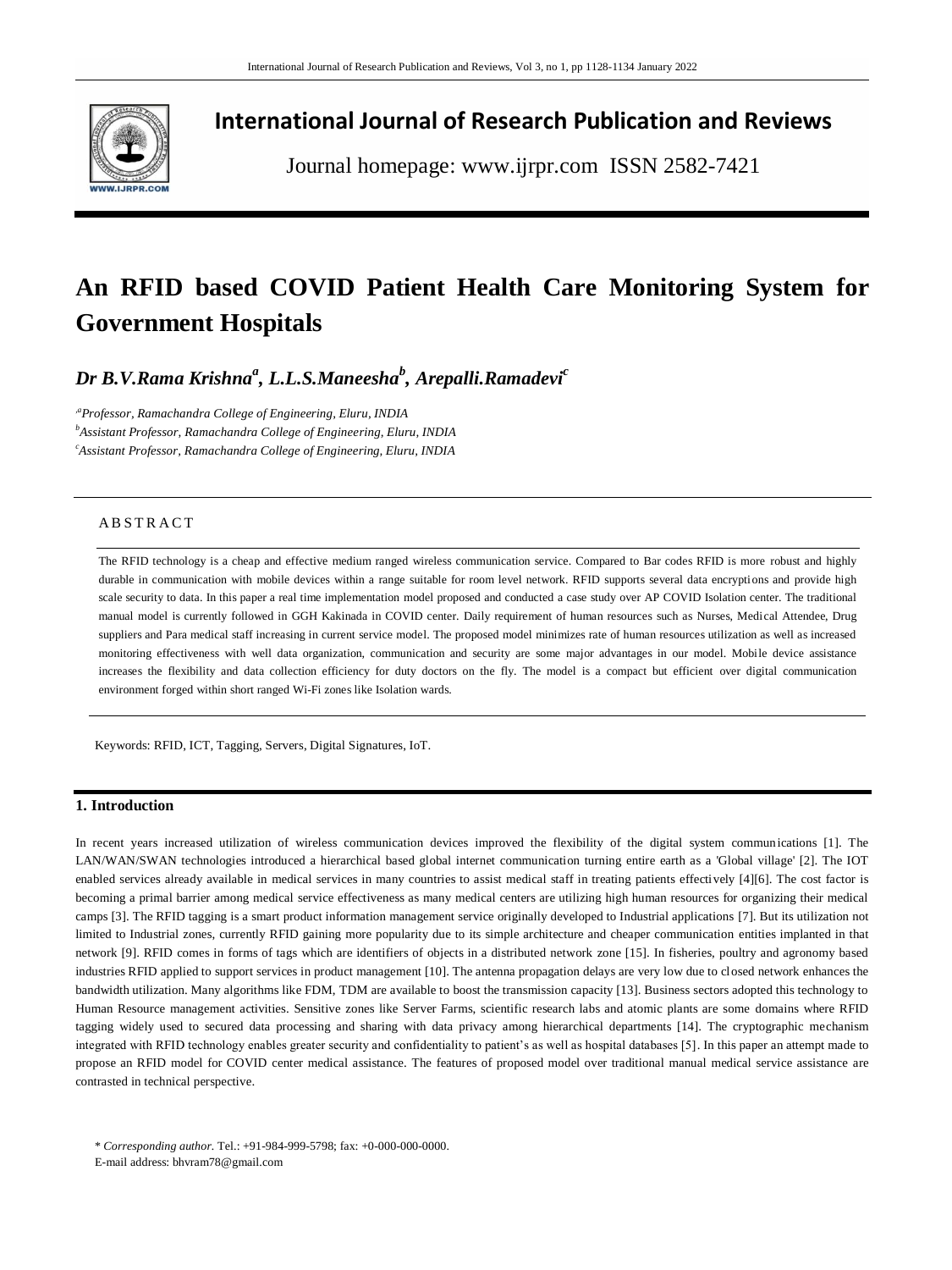# **2. RFID Technology**

The RFID technology is used in recent era over many domains. It's special application of RFID in the health care system becoming an interest. The RFID strip or band attached to patient wrist like a tag. This band behaves like an electronic data carrier between the Client (patient) and Server (hospital server). RFID is limited wireless network environment with powerful data transmission rates. It is cheaper infrastructure but communication is "Line of Sight" oriented.

- The major Objectives of using RFID in Hospital Patient Caring Systems:
- $\triangleright$  Tracking of patient information timely with flexible data record management
- $\triangleright$  Interfacing medical equipment to direct data communications
- Patient Medicine and Drug prescription maintenance
- $\triangleright$  Hospital staff privacy and Log-In and Log-out process
- $\triangleright$  Mobile device interfacing with flexible App managers
- Third party software tools adoptable data generation for high end analysis & decision support systems
- $\triangleright$  Easy disposal of tags and data isolation techniques
- Very effective and advanced than QR-Code/ Bar-Code technologies must
- Characteristics of RFID Bands

There are different types of RFID bands based on their application environment available by many manufacturers today. Basically these bands are categorized on their Radio Frequency receiving/transmission capacity as Low, High and Ultra-High types. Also based on chips installed in RFID tags they are classified as PASSIVE and ACTIVE bands. The IC technology is very sophisticated in these bands with limited components hence they are cheaper to create.

The materials used to create these bands are also one classifier for RFID bands, selection of RFID band manufacturing material depends on the environment where they used as shown in given below table-1.

| <b>Material</b>       | <b>Name</b>                                    | <b>Environment</b>                                                   | <b>Benefits</b>                                                                                                                                                                                 |
|-----------------------|------------------------------------------------|----------------------------------------------------------------------|-------------------------------------------------------------------------------------------------------------------------------------------------------------------------------------------------|
| Silicon               | NFC-Silicon                                    | Companies, Hospitals,<br>Educational Institutes and<br>organizations | Plastic-Rubber material high folding flexibility<br>water resistance and thin with smooth textures<br>advanced graphic printings can be done                                                    |
| Plastic fiber         | CDSE-Fiber                                     | Companies, Factories                                                 | High scale resistance to heat & water. Very thin<br>but strong strips. Elastic in nature useful in robust<br>dust environments with high scratch resistance<br>nature. Cost is more than others |
| Polymer<br>LF/HF/UHF  | A bandwidth<br>based polymer<br>material based | All environments except<br>factories                                 | Flexible to choose band width impacts cost UHF<br>is high band with greater transmission capacities<br>most affordable RFID bands.                                                              |
| Fused<br><b>Bands</b> | Polymer/Silicon/<br>Fiber                      | Materials used<br>Organizations,<br>Companies                        | Cost is high due to mixed technology assistance.<br>Where smart cards are fused in IC of RFID to<br>manage business/economic transactions of<br>customers.                                      |
| Soft PVC              | <b>PVC</b> material                            | Temples, Conferences,<br>Corporate Meetings                          | Stylish and Layer Graphics enriched bands. Must<br>be disposed after a period.                                                                                                                  |

## **Table 1 - RFID Materials and Benefits.**

The RFID bands or tags are the only communication devices interact with Wi-Fi environments and mobile devices. They are part of RFID infrastructure as shown in figure 1.



**Fig. 1 – RFID Wrist Bands.**

Recent technology paying attention of battery powers supporting the wrist band devices. Solar rechargeable batteries are applied over traditional Li-Ion batteries to save rare metal resources. These solar Strips must be charged 3 Hrs in bright sunlight for a backup of 2 days. Highly environment friendly in future these are going to become the future solution for RFID bands.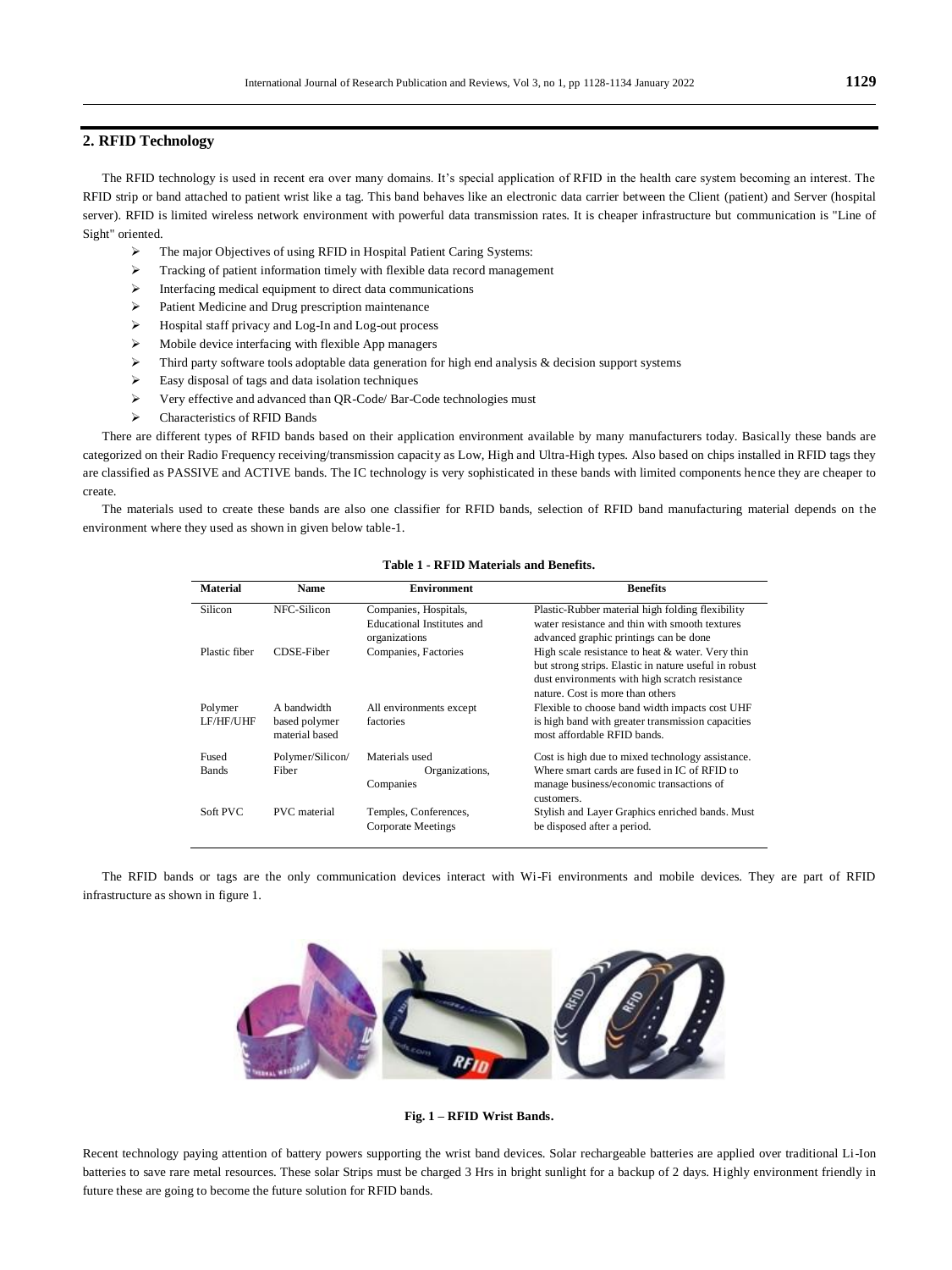

#### **3. RFID Patient Care System**



#### *3.1. Hospital Central Server*

The central Server is a highly configured Linux/Window Server with high-speed broadband internet supported. This server is assisted with cloud service to communicate with other hospital networks across the globe. A secured intranet arrangement is there for hospital staff interaction with internet oriented services. The server supported with RFID application suitable for patient monitoring system. A huge set of repositories of heterogeneous data related to multi-dimensions stored in server. The hospital organization also assisted with third party Data Warehouse and Knowledge engineering service provider.

#### *3.2. RFID Transmitter/Receiver Box*

The RFID system responsible for data I/O transmissions and regulation between RFID wrist bands with Room-PC established with this device. The central server RFID application regulated and co-ordinates all the services exist in Room-PC to interact with RFID Box. The whole system security, privacy, data rates, band widths and functionalities can be tuned from central server easily. The RFID transmission box has an antenna, frequency modulator, data switcher and noise reducer. It is responsible for receiving transmission from wrist bands and pre-processes it before forwarding it to Room-PC.

#### *3.3. RFID Wrist Strips*

The major data collector in system which is attached to the patient behaves like real-time health care monitoring system. Limited buttons provided such as SCAN/SEND/ RECEIVE three buttons. SCAN button used to instant scanning of patient current health characteristic metrics. SEND button used to submit data to all the connected authenticated data devices in the room, Room-PC is default data extractor. RFID strip doesn't support data storage due to its thin and smart nature. But it can store up to 5 previous scan patient data with auto erase of old data snapshots when new data snapshots are coming.

## *3.4. IOT controlled Medical Equipments*

The IOT enabled services improve the efficiency of data communication among mobile devices with internet services. The IoT system is boosted with IC regulation to support smart services. All the hospital medical equipment is connected and regulated with IoT system. Automatic patient monitoring and report distribution to hospital secured authenticated doctor data (mobile/laptop) device. Provide online assistance to tune equipment with voice control facility. Activating health monitoring systems with patient aligned health care programming snippets. Various sensors support for wide range of data collection scope.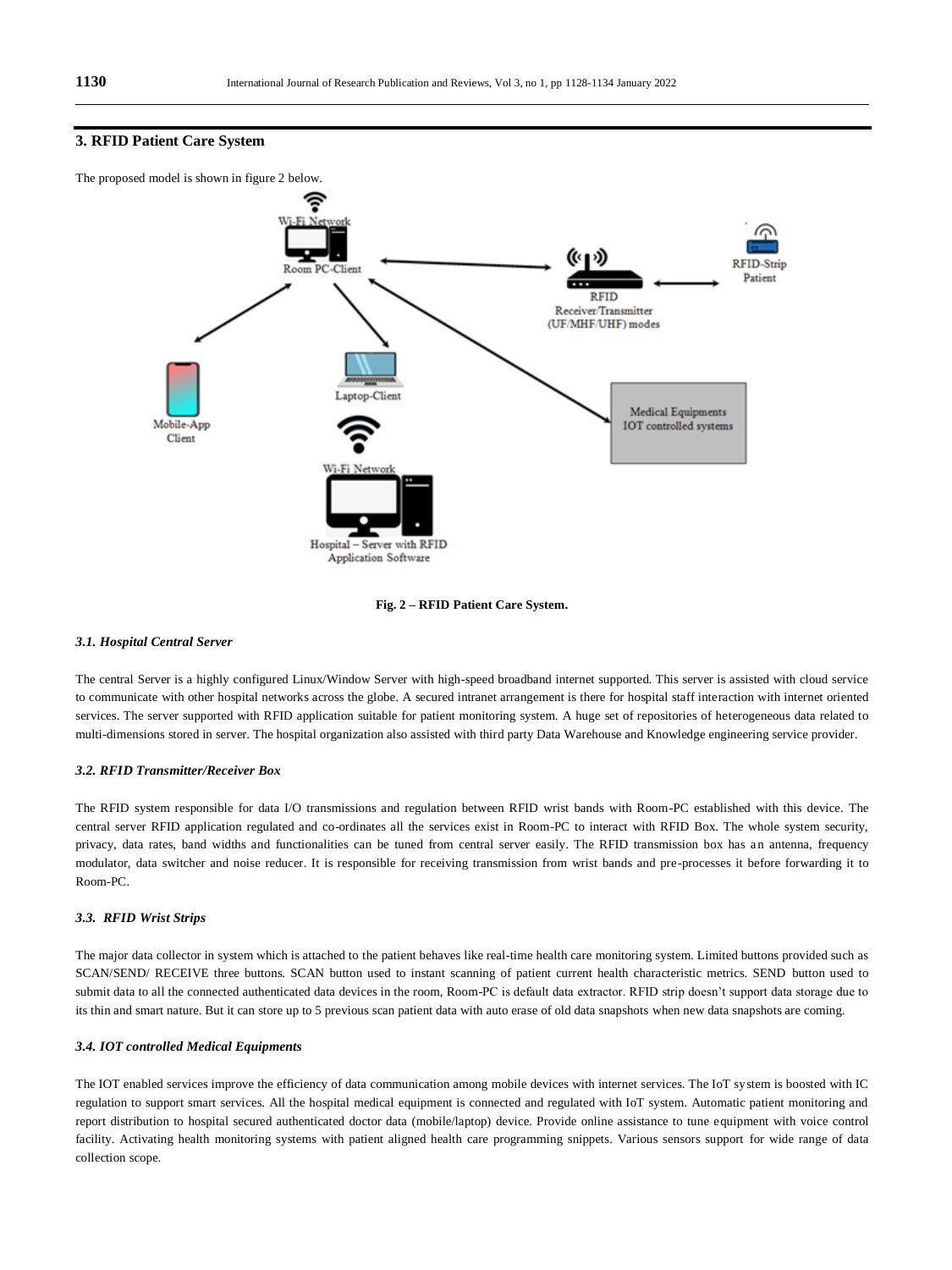#### *3.5. Laptop Client*

Doctors use laptops loaded with RFID client application assisted with Hospital Server RFID Server application. The Room-PC instantly connects with this Lap-Top by providing patient data with several options and timestamps. Doctor can simply use checkboxes to accept or reject a specific time stamp patient data. Doctor's prescriptions are instantly loaded into patient's wrist bands and Room-PC for nursing staff assistance during rounds. The laptop connectivity with RFID is strictly authenticated with digital signatures.

#### *3.6. Mobile App-Client*

Doctors may also use mobiles for communications and services of RFID similar to Lap-tops. The mobile must be equipped with Hospital RFID Server supportive mobile android app. Al the services and data I/O operations are similar to Lap-Top application. The mobile App comes under Server side program and Client side program. Server side program used to tune up and control Hospital RFID server program in central server. Administrative tools, system utility tools and Data administration tools are vital services of this program. In Client side program all the hospital RFID patient monitoring systems operations, diagnosis systems and Room PC systems are managed and controlled by this APP.

#### **4. RFID Patient Monitoring System Framework**



**Fig. 3 – Framework model for Hospital RFID Network for patient health care system.**

The RFID patient monitoring system supports various functionalities and methods to support automated health care and medical data analysis. Proposed system implanted in AP government COVID CARING UNIT at Kakinada. Major role of this camp is to admit COVID positive patients and provide treatment until they get recovered from the COVID infection. The frame work is as shown below figure 3, Described as follows.

#### **LAYER-1 Services:**

| <b>COVID Testing Unit:</b> | The primary data station where Patients registration process begins. Performs COVID        |  |  |
|----------------------------|--------------------------------------------------------------------------------------------|--|--|
|                            | test for patients. If positive then an ID generated for admission into camp for treatment. |  |  |
| Patient Admission:         | Patient details from Adhar card registered into AP-Government Chief Minister Medical       |  |  |
|                            | Relief Fund database server. Diagnosis report data loaded into Patient diagnosis database. |  |  |
| <b>RFID Registration:</b>  | RFID strip generation, Diagnostic data loaded into database. RFID strip linked to Room     |  |  |
|                            | PC where patient is admitted. Once all setup done RFID strip to central data server data   |  |  |
|                            | channel established. Patient record updated in Mobile App & System Application.            |  |  |
| In Patient Registration    | The patient admitted as Government Hospital In-Patient for treatment depending on the      |  |  |
|                            | admission CRITICAL/ICU/GENERAL ward. This registration is mandatory for hospital           |  |  |
|                            | treatment for sensitive and critical cases. Once patient admitted as In-Patient until      |  |  |
|                            | hospital issues discharge patient not allowed leaving the hospital.                        |  |  |

#### *LAYER – 2 Services***:**

| Patient RFID | The Inpatient RFID registration takes place. RFID strip generated and attached to patient |
|--------------|-------------------------------------------------------------------------------------------|
| Monitoring:  | hand. Central server and Room-Pc activates the RFID patient record in Mobile & System     |
|              | Apps. RFID strip ID added to RFID Box. The communication network link established         |
|              | between RFID strips to Hospital Central Data Server. Patient RFID strip receives MAC      |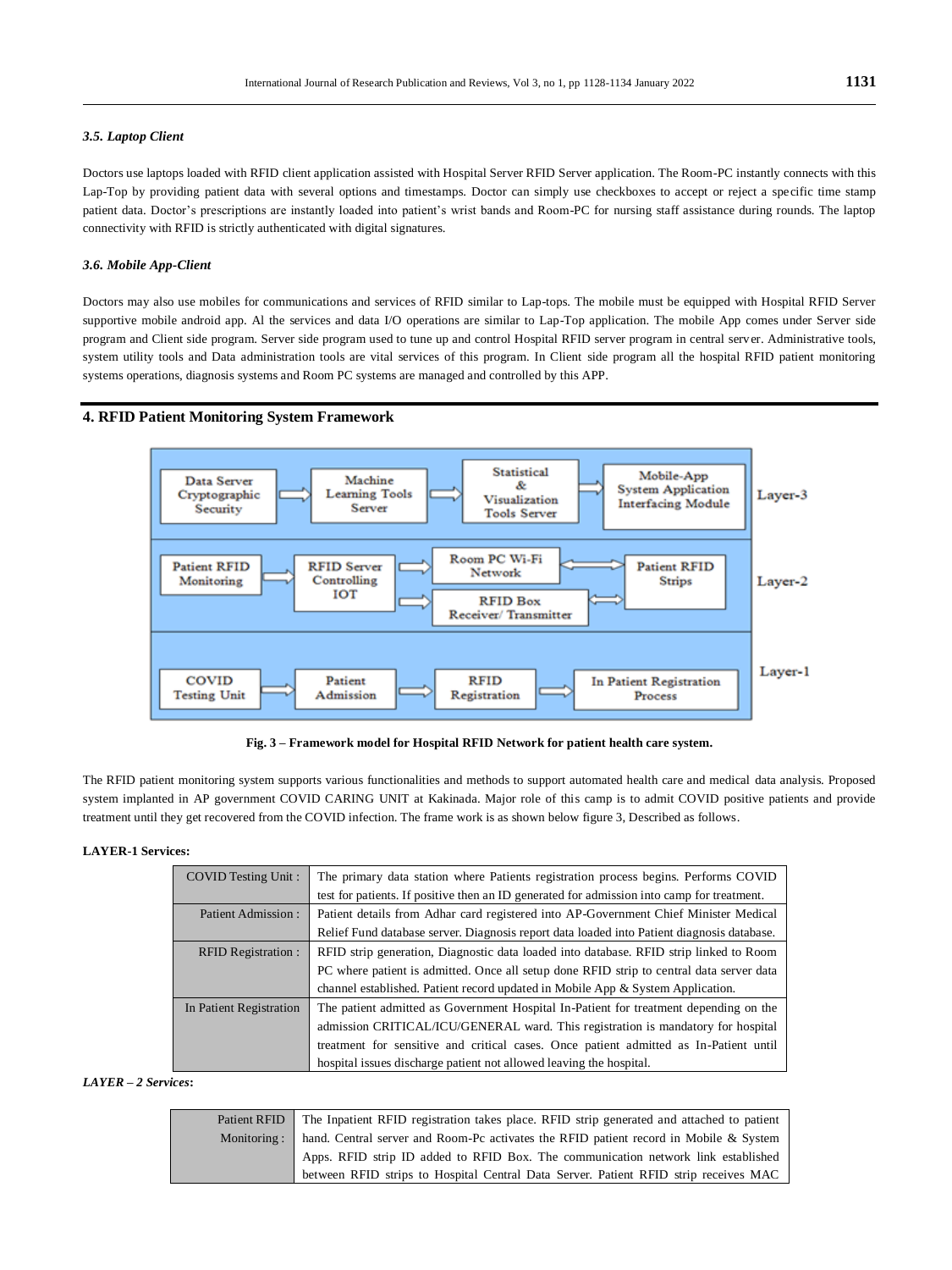|                             | Addresses and Wi-Fi credentials to join with Hospital Wi-Fi network anytime.                   |  |  |
|-----------------------------|------------------------------------------------------------------------------------------------|--|--|
| <b>RFID Server</b>          | The hospital medical diagnosis equipments and patient monitoring sensors are controlled by     |  |  |
| Controlling IOT:            | IOT system module. IOT provides flexibility in data transmission among sensor oriented         |  |  |
|                             | electronic devices. This module makes hospital wards/rooms as automatic patient health         |  |  |
|                             | tracking zones.                                                                                |  |  |
| Room PC Wi-Fi               | Each Room equipped with Wi-Fi enabled PC behaves like local server to mobile and RFID          |  |  |
| Network:                    | clients. Supports I/O transmission among mobile devices and RFID Boxes.                        |  |  |
| RFID Box Receiver/          | The RFID transmitter and controller of patient RFID strips within a room. Capable to tune      |  |  |
| Transmitter:                | the radio frequencies and data exchange formats.                                               |  |  |
| <b>RFID Patient Strips:</b> | The patient real-time body characteristics monitoring and tracking metrics of various organs   |  |  |
|                             | in patient. This strip supports Wi-Fi, Bluetooth data exchange capabilities with cryptographic |  |  |
|                             | data security to provide patient data confidentiality.                                         |  |  |

#### *LAYER – 3 Services***:**

| Data                                                | The central server for data management with high confidentiality and security for patient     |  |
|-----------------------------------------------------|-----------------------------------------------------------------------------------------------|--|
| Server(Cryptographic)                               | data. The Cryptographic support enhances the data privacy in these server                     |  |
| Machine Learning Tool                               | Supports knowledge engineering tools to analyze the data in server to support Decision        |  |
| Server                                              | making and data mining techniques.                                                            |  |
| Statistical &                                       | Various statistical analysis techniques available as tools flexible to support tuning inputs. |  |
| Visualization tools                                 | Bundle of Visualization Tools to project standard to high scale visualizations for data       |  |
| Server                                              | analysis results.                                                                             |  |
| Mobile-App $&$ System                               | For assisting mobile device communication and Cloud computing facilities a Mobile App         |  |
| <b>Application Interfacing</b>                      | created and System App developed to manage entire application from Room PC clients.           |  |
| Module                                              | Nurses and Visiting doctors use mobile App and connect to Hospital server/Room PC             |  |
| securely to support medical assistance to Patients. |                                                                                               |  |

#### **5. Case Study Government Hospital Kakinada**

In this work we approached AP-Government COVID Caring Camp, Kakinada East Government Hospital, Andhra-Pradesh. The traditional treatment followed here needs high human resource (Nurses, Doctors, Medical Attenders, Medical Officers, Ward Boys, Visiting Doctors and In-Patient Doctors. We introduced practically proposed RFID based IOT enabled Patient Monitoring System Model. Identified following merits over Traditional treatment approach. Where in traditional approach doctors and nurses are employed to diagnosis the ward patients by manually reading the metrics. Table-2 represents the time sequences recorded during diagnosis of patients per day. Table-3 represents the time sequences recorded from proposed RFID based IOT services enabled system. Figure 4 & 5 represents the visualization of both diagnosis timelines. In traditional diagnosis time line each recording by nurses taken in a span of average time gap of 33.33 Minutes. The human resource employed per room is approximately 9 members. Hence 81 nurses are required for monitoring patients in COVID ward rooms. In proposed system average time gap of 0.43 minutes which is very minut e represents 24 hours monitoring. The human resource also 1 or 2 nurses per ward room which is less than 26 nurses for entire COVID relief camp of 9 rooms. These results justified that 67.23% reduced. **Table 2 - Critical Patient Data Analysis Traditional**

| Table 2 - Critical Patient Data Analysis Traditional |                 |                                  |                               |                              |
|------------------------------------------------------|-----------------|----------------------------------|-------------------------------|------------------------------|
| <b>Traditional</b>                                   | Human           | <b>Fluid low Level recording</b> | <b>Oxygen Level recording</b> | Pulse & BP Monitoring record |
| Approach                                             | <b>Resource</b> | time(Min.)                       | time(Min.)                    | tracking time(Min.)          |
| Room01                                               | 08              | 30                               | 28                            | 30                           |
| Room02                                               | 10              | 30                               | 29                            | 29                           |
| Room03                                               | 07              | 35                               | 30                            | 26                           |
| Room04                                               | 11              | 36                               | 24                            | 29                           |
| Room05                                               | 08              | 38                               | 26                            | 28                           |
| Room06                                               | 09              | 32                               | 27                            | 28                           |
| Room07                                               | 12              | 38                               | 28                            | 30                           |
| Room08                                               | 06              | 31                               | 30                            | 30                           |
| Room09                                               | 14              | 30                               | 30                            | 30                           |

#### **Table 3 - Critical Patient Data Analysis proposed system**

| <b>Traditional Approach</b> | Human<br><b>Resource</b> | <b>Fluid low Level recording</b><br>time(Min.) | <b>Oxygen Level</b><br>recording time(Min.) | Pulse & BP Monitoring record<br>tracking time(Min.) |
|-----------------------------|--------------------------|------------------------------------------------|---------------------------------------------|-----------------------------------------------------|
| Room01                      |                          | 0.42                                           | 0.43                                        | 0.45                                                |
| Room02                      |                          | 0.33                                           | 0.34                                        | 0.35                                                |
| Room03                      |                          | 0.35                                           | 0.36                                        | 0.37                                                |
| Room04                      |                          | 0.32                                           | 0.33                                        | 0.34                                                |
| Room05                      |                          | 0.36                                           | 0.27                                        | 0.38                                                |
| Room06                      |                          | 0.21                                           | 0.22                                        | 0.23                                                |
| Room07                      |                          | 0.43                                           | 0.43                                        | 0.44                                                |
| Room08                      |                          | 0.41                                           | 0.42                                        | 0.43                                                |
| Room09                      |                          | 0.38                                           | 0.39                                        | 0.40                                                |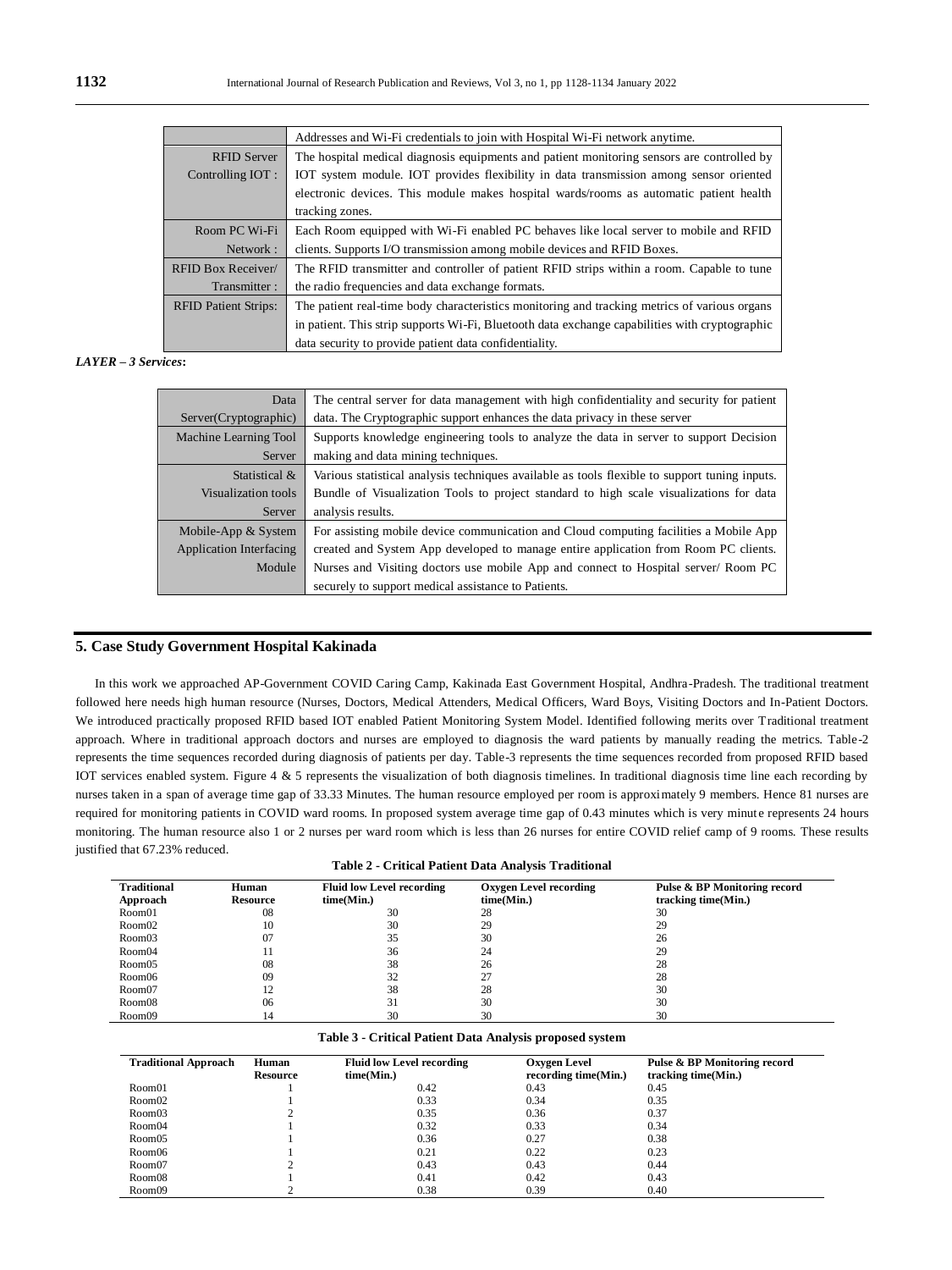

**Fig. 4 – Critical Ward Patient Health Care tracking timeline traditional.**



**Fig. 5 – Critical Ward Patient Health Care tracking timeline RFID Smart IOT.**

RFID data communication between mobile devices and patient medical equipment is cryptographic encryption supported. Data is highly confidential. The remainder alarm for patient medicine supply is highly reliable compared to nurse's timely visits which are varied in time.

#### **6.Conclusion**

The proposed model is fully digitalized supporting secured communication between among hospital staff mobile equipment. The RFID network maintains limited coverage (room) but provides good bandwidth for handling high volumes of data. In traditional caring system nurses and doctors need to diagnose patient in timed slots (3 times daily), whereas in our model continuous monitoring and diagnosis patient frequently to update the patient health metrics is an advantage. The proposed model also supports sharing of patient data across the hospitals in Andhra -Pradesh instantly so that patient treatment can be transparent and can get suggestions from other expert doctors in critical situations.

#### **REFERENCES**

[1] Wen Yao, Chao Chu, "The use of RFID in healthcare: Benefits and barriers", DOI:10.1109/RFID-TA.2010.5529874, IEEE-Transactions, 2010.

<sup>[2]</sup> Moutaz Haddara, A. Staaby, "RFID Applications and Adoptions in Healthcare: A Review on Patient Safety", CENTERIS-Conference, Elsevier, ISSN: 1877- 0509, PP: 80-89, 2018.

<sup>[3]</sup> S. Vnothraj, L.Kumaraseh, "Implementation of RFID Technology in Managing Health Information in a Hospital", ISSN: 2231-2196, IJCRR, PP: 177-183, 2020. [4] Shang-Wei Wang, Wun Hwa Chen, "RFID Application in Hospitals: A Case Study on a Demonstration RFID Project in a Taiwan Hospital", IEEE-Transactions, ISSN: 1530-1605, PP:152-161, 2006.

<sup>[5]</sup> Moutaz Haddara, Anna Staaby, "RFID Applications and Adoptions in Healthcare: A Review on Patient Safety", DOI: 10.1016/j.procs.2018.10.012, E-pub Journal, 2018.

<sup>[6]</sup> Y.A. Lopez, J. franssen, F.L. Heras Andres, "RFID Technology for Management and Tracking: e-Health Applications", MDPI-Journal, DOI: https://doi.org/10.3390/s18082663, PP: 26-31, Vol.18, 2018.

<sup>[7]</sup> R. Kulkarni, S. Kulkarni, "Hospital Asset Management Using IoT and RFID", IJRES, ISSN: 2320-9356, PP:1-6, Vol-9,Issue-8, 2021.

<sup>[8]</sup> J.M. Lin, C.H. Lin, "RFID-based wireless health monitoring system design", 7th APCATS proceedings, Science Direct Journal, PP: 117-127, Elsevier, 2013.